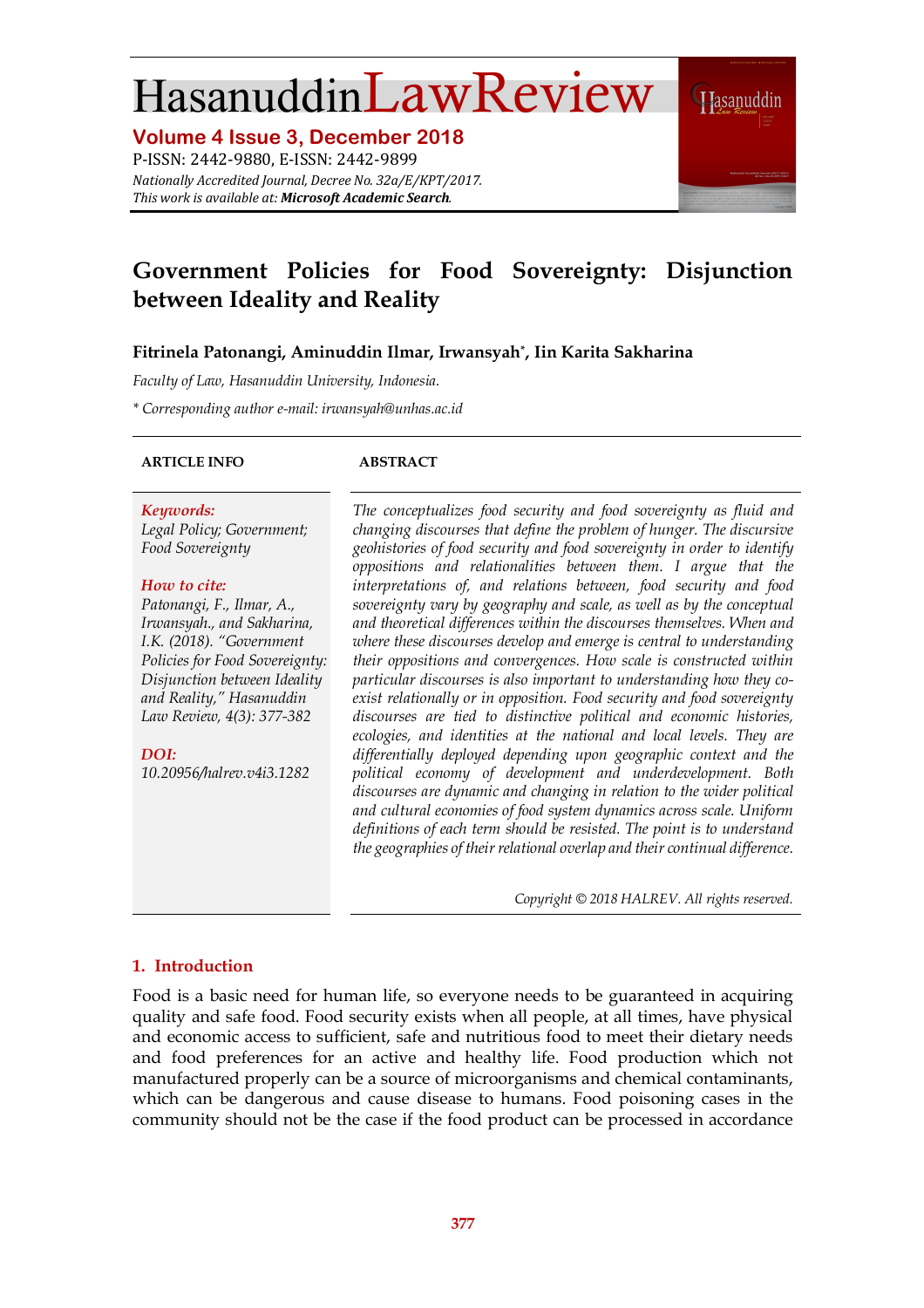with the procedure correct processing. Hence, organizing a food system should be able to provide protection for both the producers and consumers.1

The concept of food security can be applied to measure government's performance in assuring the people's access to food; however, it is not always positively correlated with national sovereignty. As cited in Hariyadi's report,<sup>2</sup> There are four aspects of food security; (i) food availability, (ii) stability of supplies, (iii) access to supplies, and (iv) food utilization, which eventually leads to the embodiment of healthy and active individual.

For this reason, in producing adequate food to be released or traded in a whole community, businesses should pay attention to the interests of the public as consumers. Consumers have rights which should not just be ignored by businesses such as the right to be a safety, the right be informed, the right to be heard, as well as the right to a good environment and healthy.

In this regards, the Indonesian authority have been asserted the right to the consumer in the Law No. 18 of 2012 concerning Food. This act is a legal basis in the implementation of food that includes; food planning, availability, affordability, consumption and food nutrition, food safety, labeling and advertising of food, supervision, information systems Food, food research and development, institutional and public participation, including investigation. In addition, this act has been adapted to the development of the organization of food in Indonesia, such as democratization, decentralization, and globalization principles, as well as the actual conditions of Indonesian society.

Unfortunately, reality is often in contradiction with the rules. As it turns out in practice, however, it has certain weaknesses, particularly in view of the accountability and legitimacy aspects of its establishment. Based on information from the Indonesian Food and Drug Monitoring Agency (BPOM)3 has been found about 35% of processed foods that are not marketable. This information is obtained from the test results BPOM to 3,037 processed food distribution facilities such as shops, supermarkets, and traditional markets. In his observations, the BPOM also found 1844 expired products with economic value of IDR 1 billion.

Events such as these show that the food products circulating in the community, especially in the city of Kendari, Southeast Sulawesi potentially cause problems, so it is important to do research so that these problems can be well understood and can be solved. The question that arises from the events mentioned above, among others, whether the local food production in Kendari already unfit for consumption and whether the food product has been produced with the notice of consumer rights?

### **2. Method**

l

The type of research used in this paper is a socio-legal research, $4$  reviewing the local food production in Indonesia from the perspective of food sovereignty. The data being used include secondary data consisting of primary law materials in the form of laws and

<sup>1</sup> Suryana, A. (2003). *Kapita Selekta Evolusi Pemikiran Kebijakan Ketahanan Pangan,* BPFE. Yogyakarta, p., 211.2 Hariyadi, P. (2011). "Riset dan Teknologi Pendukung Peningkatan Kedaulatan Pangan". *Jurnal* 

*Diplomasi Pusdiklat Kementerian Luar Negeri,* 3(3): 90-105.

<sup>3</sup> Commoly known in Indonesia as Badan Pengawasan Obat dan Makanan (BPOM)

<sup>4</sup> Irianto, S., and Shidarta (ed). (2011). *Metode Penelitian Hukum: Konstelasi dan Refleksi. Second editions*. Jakarta: Yayasan Pustaka Obor Indonesia. pg.14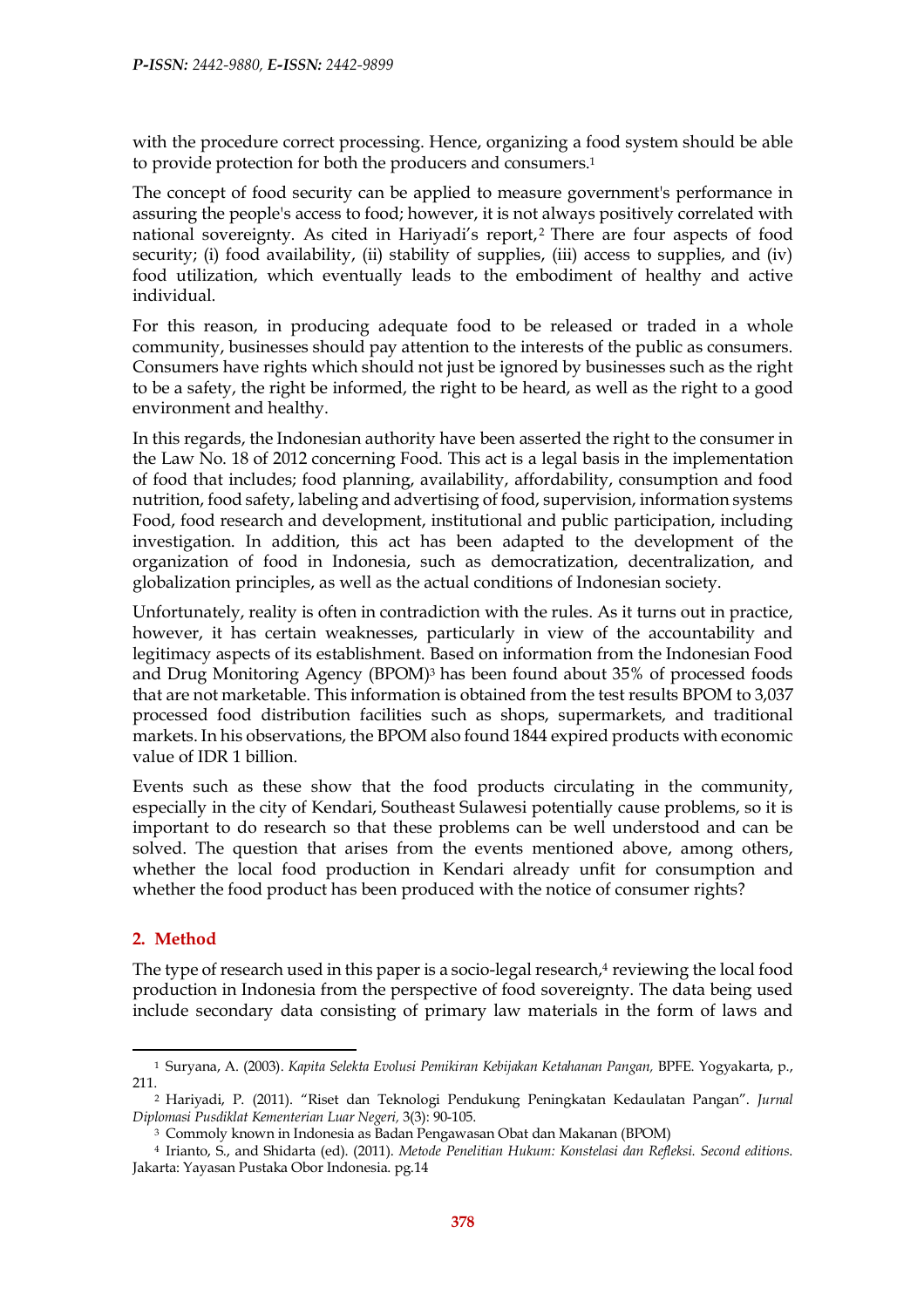regulations, tertiary law materials in the form of reference books, opinion of experts, and the outcomes of previous research, as well as legal facts about the responsibility of businesses towards consumers in order to produce food products that are safe and feasible to be consumed as expected.

#### **3. Food Sovereignty in Terms of National and International Legal Relations**

The concept of legal status contains a mean as legal capacity as capacity to do something, capacity to act or briefly the capacity to possess rights and duties. The legal status that implies this legal capacity is closely related to the subject of law and legal personality, or in other words there is a close relationship between legal status consisting of 2 (two) forms, namely legal capacity with legal personality.5

In this context, *legal personality* is a characteristic for an institution to have rights and obligations in the law and submit claim *legal personality* can be seen in the statutes of the establishment of an institution that explicitly said its rights and obligations. However, often this is not explicitly stated so that it requires further search to determine its personal legality.6

The hierarchical level of the sub-system includes an economic sub-system that functions as adaptation, a political sub-system that functions to achieve goals, a legal sub-system (social) that functions to integration, and a cultural sub-system that functions to maintain patterns. The legal status comes from the theory of Sibernetica as proposed by Talcott Persons was developed by legal expert Harrry C. Bredemeier with a legal function theory that views *a law as an integrative mechanism*. He built his analysis about the legal function as a mechanism of integration or integrator where the main functional observed in a social system, consisting of adaptation as an economic process, goal pursuance as a political process, pattern maintenance simply as a process socialization, and integration as a legal process.7

The legal status is related to orderliness and order which is raised by the existence of the norms or provisions that govern them, among them are legal norms, so that social relations can take place in an orderly and orderly manner.8 Therefore, order is conditions for the ongoing relationship between fellow members of society in living life. The legal status is not only a tool used as an integration of power by the authorities. Likewise, political power is also needed to support the realization of legal functions. Understanding of this theory will be a reference to the status of foreign banks whether they have been able to realize the achievement of development objectives.

One sector governed by national and international law is the regulation of foreign banks. The existence of foreign banks in Indonesia is one of the realities of international civil law3 where the issue of international civil law related to foreign banks when viewed from: *First*, aspects of the business sector. The problem of International Civil Law of Foreign banks in terms of business aspects can arise when foreign banks have customers from various citizens who are subject to different laws.

 $\overline{a}$ 

<sup>5</sup> Ilmar, A. (2004). *Hukum Penanaman Modal di Indonesia*. Prenada Media: Jakarta.

<sup>6</sup> Waxman, M. (1998). *A legal framework for systemic bank restructuring*. Available at SSRN 172984 or http://dx.doi.org/10.2139/ssrn.172984

<sup>7</sup> Zaidun. (2008). *Kebijakan Hukum Investasi Indonesia.* Bagian I. Suarabaya; Universitas Airlangga.

<sup>8</sup> Miru, A. (2011). *Prinsip-prinsip perlindungan hukum bagi konsumen di Indonesia*. RajaGrafindo Persada, pg. 31-32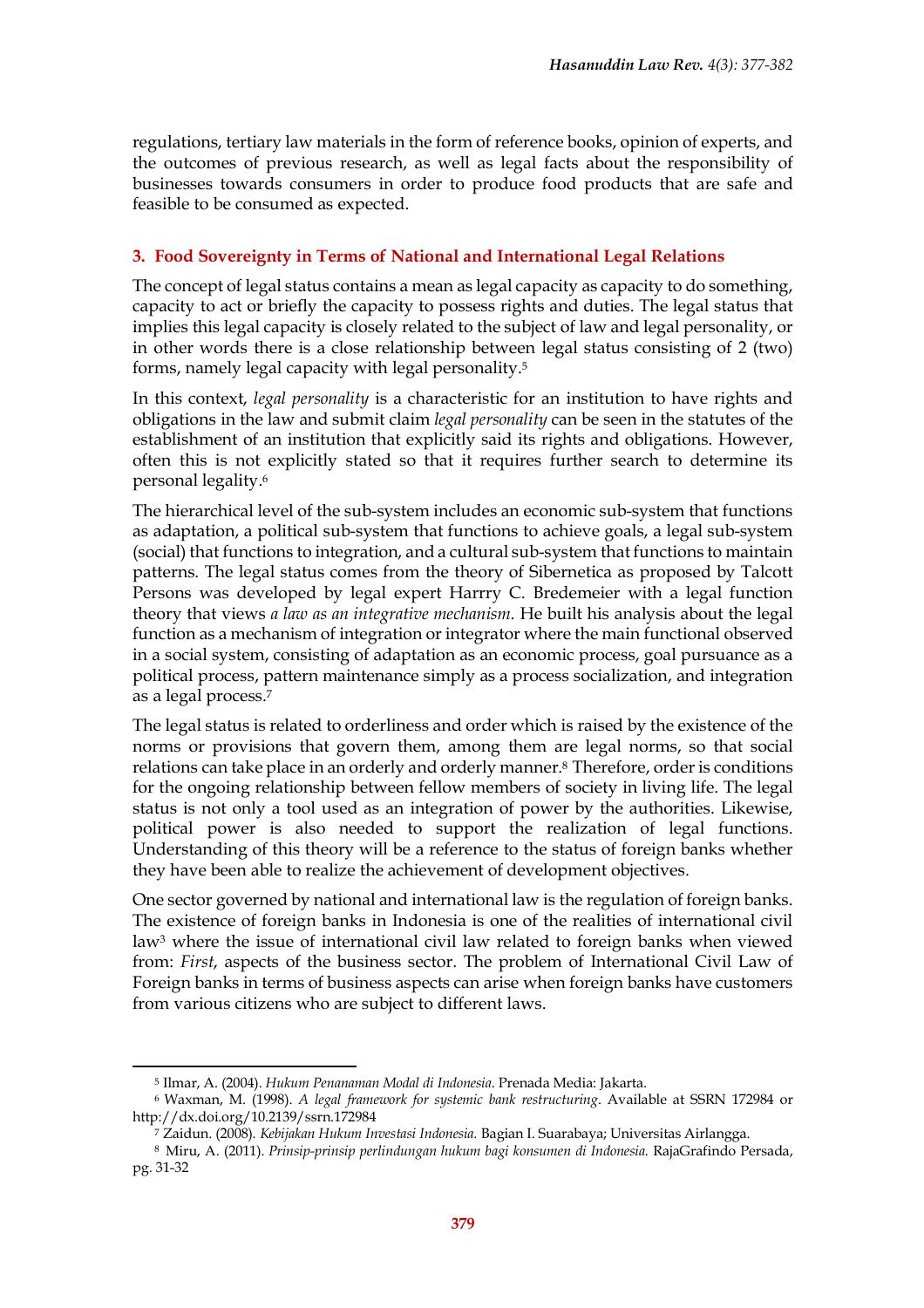Another problem is when an international trade transaction occurs where the parties involved originate from different countries with which laws are different which ones will be used in terms of business sector. The answer is the bank usually uses a certain standard form that includes the clause of the legal designation explicitly and usually applies the law of the country where the head office is located. However, if the bank does not use certain forms, the law will apply from the country where the branch office is located. The problem of collateral in the banking sector can lead to problems of International Civil Law but in this case the principle of *Lex Rei Sitae* applies which will determine which law applies. The principle of *Lex Rei Sitae* means that the law that applies to an object is the law of the place where the object is located or is in the form of tangible and intangible objects.

The second, in terms of employment aspect. The problem of International Civil Law will arise from aspects of labor, for example in a foreign bank there are Indonesian and foreign labor, law which will apply? the answer to the work agreement will apply law from the country where the work must be done. The applicable law is the place where the contents of the agreement are implemented, which will the basis of International Civil Law especially labor if a foreign bank whose place of operation in Indonesia employs workers from Indonesia and must apply the law of the country of origin of the foreign bank, then the agreement must be declared null and void by the judge. Because Indonesian law must be applied, in this matter law or regulation concerning labor law.

Last but not least, in terms of capital aspect. The issue of International Civil Law will arise when the capital structure of a national bank is dominated by foreign banks. Several above matters indicate that the existence of foreign banks in Indonesia cannot be separated from the relationship between national and international laws, in this case International Civil Law. This principle means that an agreement that is an International Civil Law applies legal norms from the place of agreement or the place where the agreement is signed. Thus, if there is a dispute between a national party and a foreign bank or a country with a foreign citizen, in this case national law is used, namely Indonesian law but does not reduce the possibility of this dispute can be under arbitration seen from its position.

In an era of increasingly rapid globalization, the flow of movement experiences very rapid dynamics from one place to another supported by the flow of transportation and information.9 The speed of capital movements through investment is not only supported by easier and more global access to information, supported by reasons for investors to invest their capital and investment recipients to receive the investment. To this, various theories about investment, who argued that in investment legal science the variant of thinking in understanding investment policies that could be chosen as basis for investment legal considerations/policies in terms of host country interests, namely *Neo-Classical Economic Theory*, *Dependent Theory* and the *Middle Path Theory*.

#### **4. Implementing Food Sovereignty in in Indonesia: Disjunction between Ideality and Reality?**

The economic development of a country cannot be separated from its involvement in the global economy. The industry, both domestic industries (*home industry*) and medium scale industries, further processing raw materials into food products ready for

 $\overline{a}$ 

<sup>9</sup> Irwansyah., Hakim. W., and Yunus, A. (2017)."Environmental Audit as Instrument for Environmental Protection and Management". *The Business and Management Review*, *9*(2), 228-232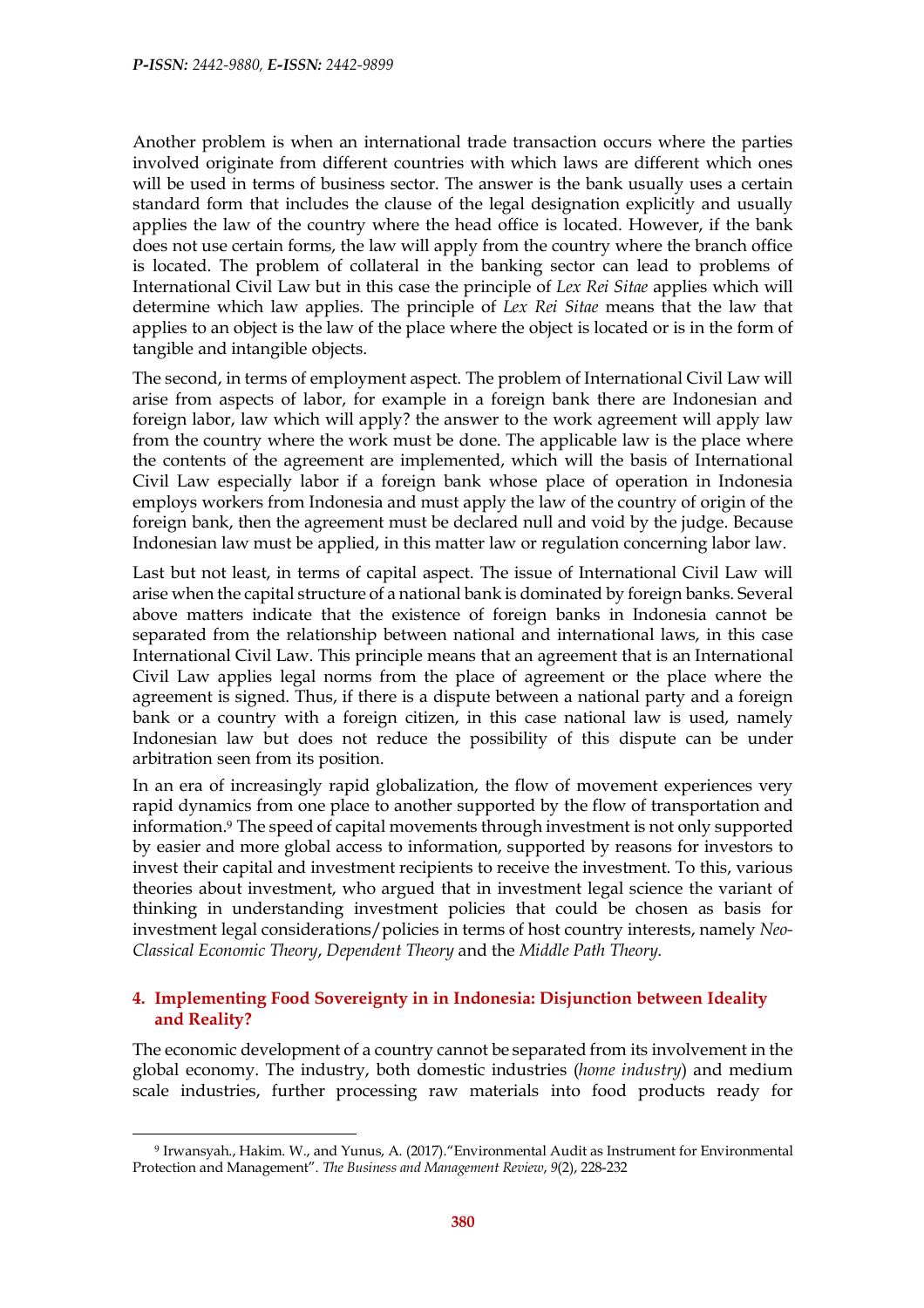consumption. Products from the processing industry and then distributed by the distributor or agent to the marketers, either through wholesalers or directly prior to the retailers or traders. In every stage of the production process, there is always the involvement of the carrier, ranging from transportation of raw materials to industry or manufacturer, to the transportation of the production to be marketed to consumers (Figure 1).



**Figure 1.** Parties involved in food production activities

In accordance with the provisions of Article 1(39) of the Law No. 18 of 2012 concerning Food, that food business operators is any person engaged in one or more subsystems agri-food, are providers of production inputs, process of production, processing, marketing, trade, and support. Under these provisions, it can be understood that the production process starts from the inputs of production, the production process to the input processing production by food business operators so as to produce a particular food product.

Furthermore, the responsibility of business operators in the distribution and marketing is linked to the provision of information about the product, it is correctly and completely to all parties, especially on consumers. This labeling provision setting is done by including it in the packaging or labeling of products, as well as delivery in the form of advertising. The term of the food label is any information about the food in the form of images, text, a combination of both, or other forms that are included in food, is inserted into the package, affixed, or a part of food packaging.

As a result, it is safe to say that in relation to the responsibility of food business operators, there are still many aspects that have not been fully implemented well, ranging from administrative permission to establish a business, responsibility in the production, as well as responsibility in providing correct information and complete the product. The aspects in question include those relating to licensing in setting up a business, there are many businesses that do not have permission to sample completely.

Actions that do not include the true and complete information about the products traded, either on the label or in the packaging, is a form of violation of the law as it has been mandated in the Law No. 18 of 2012 concerning Food and Law No. 8 of 1999 concerning the Consumer Protection, as well as the Indonesian Civil Code. Furthermore, it's more likely to happen because the level of government supervision is also still relatively low. Efforts supervision of the relevant agencies has not been fully carried out routinely and periodically. Besides supervision of food business operators have not done evenly and thoroughly.